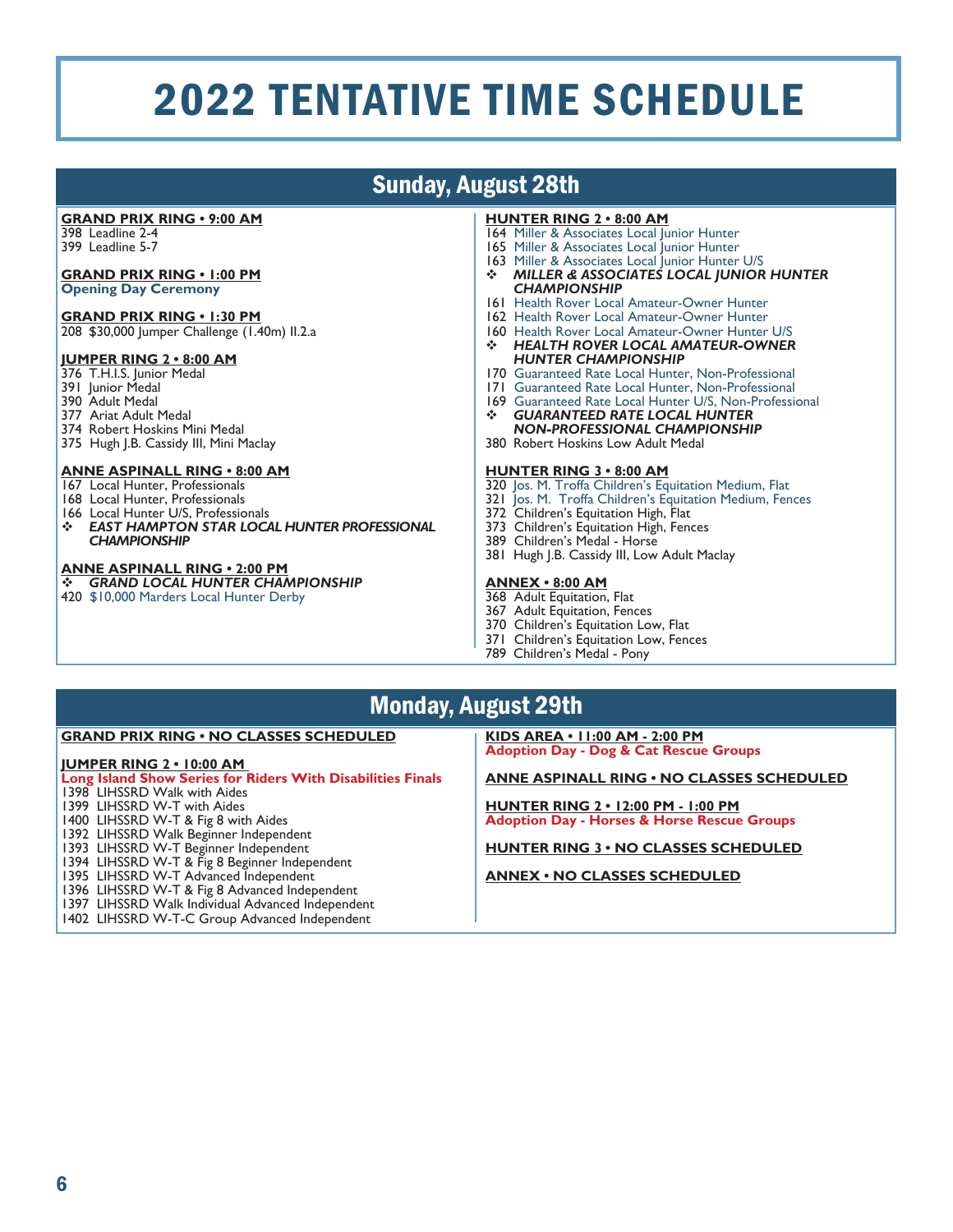# Tuesday, August 30th

## **GRAND PRIX RING • 9:00 AM**

212 Amateur Jumper Medium (1.30m), II.2.b 256 \$10,000 7 & Under Jumpers (1.25-1.35m) II.2.b

#### **GRAND PRIX RING • 1:00 PM**

201 \$10,000 Open Jumper (1.40m) II.1

#### **JUMPER RING 2 • 8:00 AM**

- 219 Junior Jumper Low (1.20m) II.2.b
- 214 Brown Harris Stevens Amateur Jumper Low (1.20m) II.2.b
- 241 Child/Adult Jumper Low (1.0m) II.2.d

#### **ANNE ASPINALL RING • 9:00 AM**

- 31 Model High Performance Conformation Hunter 3'9"
- 20 Model Green Conformation<br>33 High Performance Conforma
- High Performance Conformation Hunter 3'9"
- 34 High Performance Conformation Handy Hunter 3'9"
- 22 Green Conformation Hunter
- 23 Green Conformation Handy Hunter
- 11 Green Hunter 3'6"
- 12 Green Handy Hunter 3'6"<br>10 Green Hunter 3'6" U/S
- Green Hunter 3'6" U/S
- 16 Green Hunter 3'9"<br>17 Green Handy Hunt
- 17 Green Handy Hunter 3'9"<br>15 Green Hunter 3'9" U/S
- 15 Green Hunter 3'9" U/S<br>27 High Performance Hunt
- High Performance Hunter 4'
- 28 High Performance Handy Hunter 4'<br>26 High Performance Hunter 4' U/S
- High Performance Hunter 4' U/S

#### **HUNTER 2 RING • 8:00 AM**

- 91 Children's Hunter (Small/Medium Ponies)
- 92 Children's Hunter (Small/Medium Ponies)
- 90 Children's Hunter U/S (Small/Medium Ponies)<br>96 Children's Hunter (Large Ponies)
- 96 Children's Hunter (Large Ponies)<br>97 Children's Hunter (Large Ponies)
- Children's Hunter (Large Ponies)
- 95 Children's Hunter U/S (Large Ponies)

#### **HUNTER RING 3 • 8:00 AM**

- 106 Children's Hunter (Horses) 15-17
- 107 Children's Hunter (Horses) 15-17
- 105 Children's Hunter U/S (Horses) 15-17
- 101 Children's Hunter (Horses) 14 & Under
- 102 Children's Hunter (Horses) 14 & Under
- 100 Children's Hunter U/S (Horses) 14 & Under

#### **ANNEX • 8:00 AM**

- 383 Macrae Skye Short Stirrup 11-12, W-T
- 384 Macrae Skye Short Stirrup 11-12, W-T-C
- 385 Macrae Skye Short Stirrup 11-12, O/F
- *MACRAE SKYE SHORT STIRRUP 11-12 CHAMPIONSHIP*
- 386 Macrae Skye Short Stirrup 10 & Under, W-T
- 387 Macrae Skye Short Stirrup 10 & Under, W-T-C
- 388 Macrae Skye Short Stirrup 10 & Under, O/F
- *MACRAE SKYE SHORT STIRRUP 10 & UNDER CHAMPIONSHIP*
- *GRAND SHORT STIRRUP CHAMPIONSHIP*

# Wednesday, August 31st · FEI Jog at 4:00 pm

## FEI Secure Stabling begins at 12:00 noon

#### **GRAND PRIX RING • 8:00 AM**

257 \$10,000 7 & Under Jumpers (1.30-1.40m) II.2.d 202 \$10,000 Open Jumper (1.40m) II.2.d

#### **GRAND PRIX RING • 1:30 PM**

- 217 Maria Mendelsohn Junior Jumper Medium (1.30m), II.2.b
- 213 Amateur Jumper Medium (1.30m), II.2.d

## **JUMPER RING 2 • 8:00 AM**

- 220 Junior Jumper Low (1.20m), II.2.1
- 215 Amateur Jumper Low (1.20m), II.2.1
- 242 Child/Adult Jumper Low (1.0m), II.2.1

## **JUMPER RING 2 • 4:00 PM**

FEI Jog

## **ANNE ASPINALL RING • 8:00 AM**

- 35 High Performance Conformation Hunter 3'9"
- 36 High Performance Conformation Hunter 3'9"
- 32 High Performance Conformation Hunter 3'9" U/S
- *HIGH PERFORMANCE CONFORMATION HUNTER 3'9" CHAMPIONSHIP*
- Green Conformation Hunter 3'6"
- 25 Green Conformation Hunter 3'6"<br>21 Green Conformation Hunter 3'6"
- 21 Green Conformation Hunter 3'6" U/S
- **→ GREEN CONFORMATION HUNTER 3'6" CHAMPIONSHIP**<br>13 Green Hunter 3'6"
- 13 Green Hunter 3'6"<br>14 Green Hunter 3'6"
- 14 Green Hunter 3'6"<br>❖ GREEN HUNTER *GREEN HUNTER 3'6" CHAMPIONSHIP*
- 18 Green Hunter 3'9"<br>19 Green Hunter 3'9" Green Hunter 3'9"
- *GREEN HUNTER 3'9" CHAMPIONSHIP*
- 
- 29 High Performance Hunter 4'<br>30 High Performance Hunter 4' High Performance Hunter 4'
- *HIGH PERFORMANCE HUNTER 4' CHAMPIONSHIP* 674 Performance Hunter 3'6"
- 
- 675 Performance Hunter 3'6"
- 633 Ollywear Performance Hunter 3'3"<br>634 Ollywear Performance Hunter 3'3"
- 

#### **HUNTER 2 RING • 8:00 AM**

- 93 Children's Hunter Pony (Small/Medium Ponies)
- 94 Children's Hunter Pony (Small/Medium Ponies)<br>**\*** CHILDREN'S HUNTER SMALLIMEDIUM PONY
- **<sup>** $\div$ **</sup> CHILDREN'S HUNTER SMALL/MEDIUM PONY CHAMPIONSHIP**<br>98 Children's Hunter (Large Ponjes)
- 98 Children's Hunter (Large Ponies)<br>99 Children's Hunter (Large Ponies)
- 99 Children's Hunter (Large Ponies)<br>※ CHII DREN'S HUNTER LARGE
- *CHILDREN'S HUNTER LARGE PONY CHAMPIONSHIP*
- 417 \$2,500 Children's Hunter Classic, Ponies

*SECOND ROUND CHILDREN'S HUNTER CLASSIC, PONIES (TOP 20 RETURN)*

#### **HUNTER RING 3 • 8:00 AM**

- 108 Children's Hunter, Horses (15-17 Years)
- 109 Children's Hunter, Horses (15-17 Years)
- 103 Children's Hunter (Horses) 14 & Under
- 104 Children's Hunter (Horses) 14 & Under
- <sup>❖</sup> CHILDREN'S HUNTER 15-17 CHAMPIONSHIP<br>↔ СНИ ОРЕМ'S НИМТЕР 14 € ИМОЕР СНАМРІС *CHILDREN'S HUNTER 14 & UNDER CHAMPIONSHIP*
- 418 \$2,500 Children's Hunter Classic, Horses
	- *SECOND ROUND CHILDREN'S HUNTER CLASSIC, HORSES (TOP 20 RETURN)*

7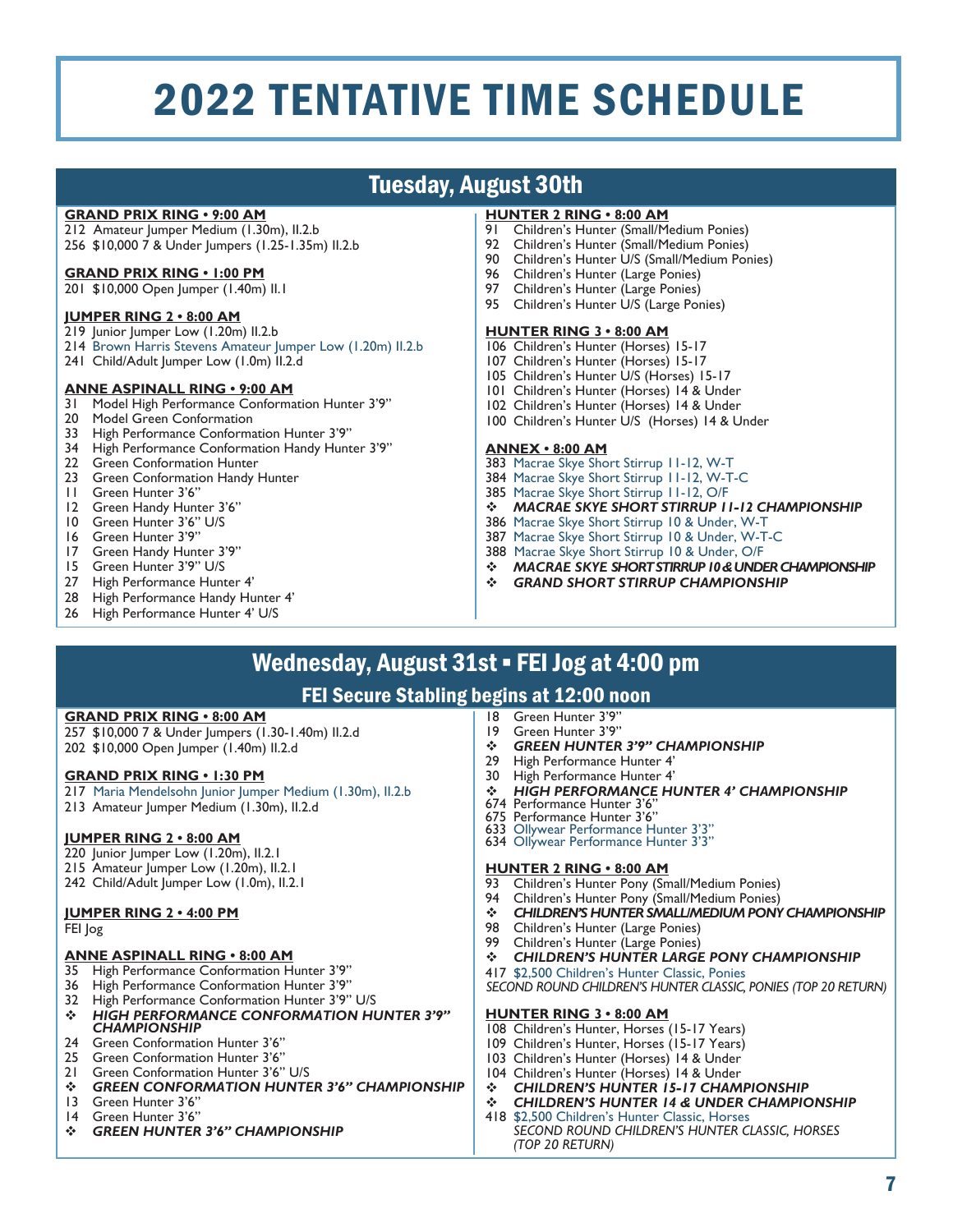# Thursday, September 1st

#### **GRAND PRIX RING • 8:00 AM**

- 218 Junior Jumper Medium (1.30m), II.2.d 258 \$10,000 7 & Under Jumpers (1.30-1.35m/1.40-1.45m) II.2.a *7 & UNDER JUMPERS CHAMPIONSHIP*
- 6001 \$10,000 Citarella Open Jumper (1.40m) FEI 2\*, 274.1.5.3

#### **GRAND PRIX RING • 1:30 PM**

5001 \$37,000 FEI 5\* (1.45m), FEI 274.1.5.3 211 Junior/Amateur Jumper High (1.40m), II.1

#### **JUMPER RING 2 • 8:00 AM**

- 238 Children's Jumper High (1.10m), II.2.b
- 235 Anna Klose Adult Amateur Jumper High (1.10m), II.2.b
- 408 Child/Adult Jumper Classic Low (1.0m), II.2.b
- *CHILD/ADULT JUMPER LOW CHAMPIONSHIP*

#### **ANNE ASPINALL RING • 8:00 AM**

- 635 Ollywear Performance Handy Hunter 3'3"
- 636 Ollywear Performance Hunter 3'3
- 637 Ollywear Performance Hunter 3'3" U/S
- *OLLYWEAR PERFORMANCE HUNTER 3'3" CHAMPIONSHIP*
- 676 Performance Handy Hunter 3'6"
- 677 Performance Hunter 3'6"
- 678 Performance Hunter 3'6" U/S
- *PERFORMANCE HUNTER 3'6" CHAMPIONSHIP*<br>53 Small Junior Hunter 15 & Under
- 53 Small Junior Hunter 15 & Under<br>54 Small Iunior Hunter 15 & Under
- Small Junior Hunter 15 & Under
- 52 Small Junior Hunter 15 & Under U/S<br>63 Large Junior Hunter 15 & Under
- Large Junior Hunter 15 & Under
- 64 Large Junior Handy Hunter 15 & Under
- 62 Large Junior Hunter 15 & Under, U/S
- 58 Small Junior Handy Hunter 16-17<br>59 Small Iunior Hunter 16-17
- 59 Small Junior Hunter 16-17<br>57 Small Junior Hunter 16-17
- Small Junior Hunter 16-17, U/S
- 68 Large Junior Hunter 16-17
- Large Junior Handy Hunter 16-17 67 Large Junior Hunter 16-17, U/S

#### **HUNTER 2 RING • 8:00 AM**

- 378 T.H.I.S. NHS Adult Medal
- 122 Adult Amateur Hunter 18-35
- 123 Adult Amateur Hunter 18-35
- 121 Adult Amateur Hunter 18-35 U/S
- 127 Carbon 38 Adult Amateur Hunter 36-49
- 128 Carbon 38 Adult Amateur Hunter 36-49
- 126 Carbon 38 Adult Amateur Hunter 36-49 U/S
- 132 DAOU Vineyard Adult Amateur Hunter 50+
- 133 DAOU Vineyard Adult Amateur Hunter 50+
- 131 DAOU Vineyard Adult Amateur Hunter 50+ U/S

#### **HUNTER 3 RING • 8:00 AM**

- 117 Jenni Kayne Adult Amateur Hunter, Low
- 118 Jenni Kayne Adult Amateur Hunter, Low
- 119 Jenni Kayne Adult Amateur Hunter, Low
- 116 Jenni Kayne Adult Amateur Hunter U/S, Low<br>\* IENNI KAYNE ADULT AMATEUR HUNTI
- *JENNI KAYNE ADULT AMATEUR HUNTER, LOW CHAMPIONSHIP*
- 111 Children's Hunter, Low
- 112 Children's Hunter, Low
- 113 Children's Hunter, Low
- 110 Children's Hunter U/S, Low<br>❖ CHII DREN'S HUNTER 1
- *CHILDREN'S HUNTER, LOW CHAMPIONSHIP*

# Friday, September 2nd

**GRAND PRIX RING • 8:00 AM**

407 \$12,500 Pacaso Amateur Jumper Classic Medium (1.35m), II.2.b *AMATEUR JUMPER (1.30M) MEDIUM CHAMPIONSHIP* 6002 \$37,000 Wölffer Estate Jumper Classic (1.45m), FEI 2\* , 238.2.2

#### **GRAND PRIX RING • 1:00 PM**

- 5002\$74,000 Douglas Elliman 5\* Grand Prix Qualifier, FEI Table A, Article 238.2.2 (CSI 5\*)
- 403 \$10,000 Lugano Diamonds Junior/Amateur Welcome Stake (1.40m) II.2.b

#### **JUMPER RING 2 • 8:00 AM**

- 236 Anna Klose Adult Amateur Jumper High (1.10m), II.1
- 239 Children's Jumper High (1.10m), II.1
- 412 Amateur Classic Low (1.25m) 11.2.b
- *AMATEUR JUMPER LOW 1.20M CHAMPIONSHIP*
- 413 TAK Protective Services Junior Jumper Classic Low (1.25m) 11.2.b
- *JUNIOR JUMPER 1.20M LOW CHAMPIONSHIP*

#### **ANNE ASPINALL RING • 8:00 AM**

- 50 Amateur-Owner 3'3" Hunter, 36+
- 51 Amateur-Owner 3'3" Hunter, 36+
- 595 The Whitman Team Amateur-Owner 3'3" Hunter, 18-35
- 596 The Whitman Team Amateur-Owner 3'3" Hunter, 18-35 43 Hunt Ltd. Amateur-Owner 3'6"Hunter, 36+
- 
- 44 Hunt Ltd. Amateur-Owner 3'6" Handy Hunter, 36+ 38 Amateur-Owner 3'6" Hunter, 18-35
- 39 Amateur-Owner 3'6" Handy Hunter, 18-35
- 
- 55 Small Junior Hunter 15 & Under<br>56 Small Junior Hunter 15 & Under Small Junior Hunter 15 & Under
- 65 Large Junior Hunter 15 & Under

8

- 66 Large Junior Hunter 15 & Under<br>60 Small Junior Hunter 16-17
- Small Junior Hunter 16-17
- 61 Small Junior Hunter 16-17
- Large Junior Hunter 16-17
- 71 Large Junior Hunter 16-17<br>❖ SMAI I IUNIOR HUNTE
- *SMALL JUNIOR HUNTER CHAMPIONSHIPS LARGE JUNIOR HUNTER CHAMPIONSHIPS*

#### **HUNTER 2 RING • 8:00 AM**

- 124 Adult Amateur Hunter 18-35
- 125 Adult Amateur Hunter 18-35
- 129 Carbon 38 Adult Amateur Hunter 36-49
- 130 Carbon 38 Adult Amateur Hunter 36-49
- 134 Adult Amateur Hunter 50+
- 135 Adult Amateur Hunter 50+
- 419 \$2,500 Adult Amateur Hunter Classic
- *SECOND ROUND ADULT AMATEUR HUNTER CLASSIC (TOP 20 RETURN)*
- *ADULT AMATEUR HUNTER 18-35 CHAMPIONSHIP*
- *ADULT AMATEUR HUNTER 36-49 CHAMPIONSHIP*
- **↑ ADULT AMATEUR HUNTER 50+ CHAMPIONSHIP**<br>↑ ADULT AMATEUR HUNTER GRAND CHAMPIONS
- *ADULT AMATEUR HUNTER GRAND CHAMPIONSHIP*

#### **HUNTER 3 RING • 8:00 AM**

- 341 Dover Saddlery / U.S. Hunter Seat Medal Qualifying Class
- 342 ASPCA/ NHSÁA/ Maclay

 Hamel Foundation NHS 3'3" Medal Junior Hunter 3'3" 16-17 Years Junior Handy Hunter 3'3" 16-17 Years Junior Hunter 3'3" 15 & Under Junior Handy Hunter 3'3" 15 & Under